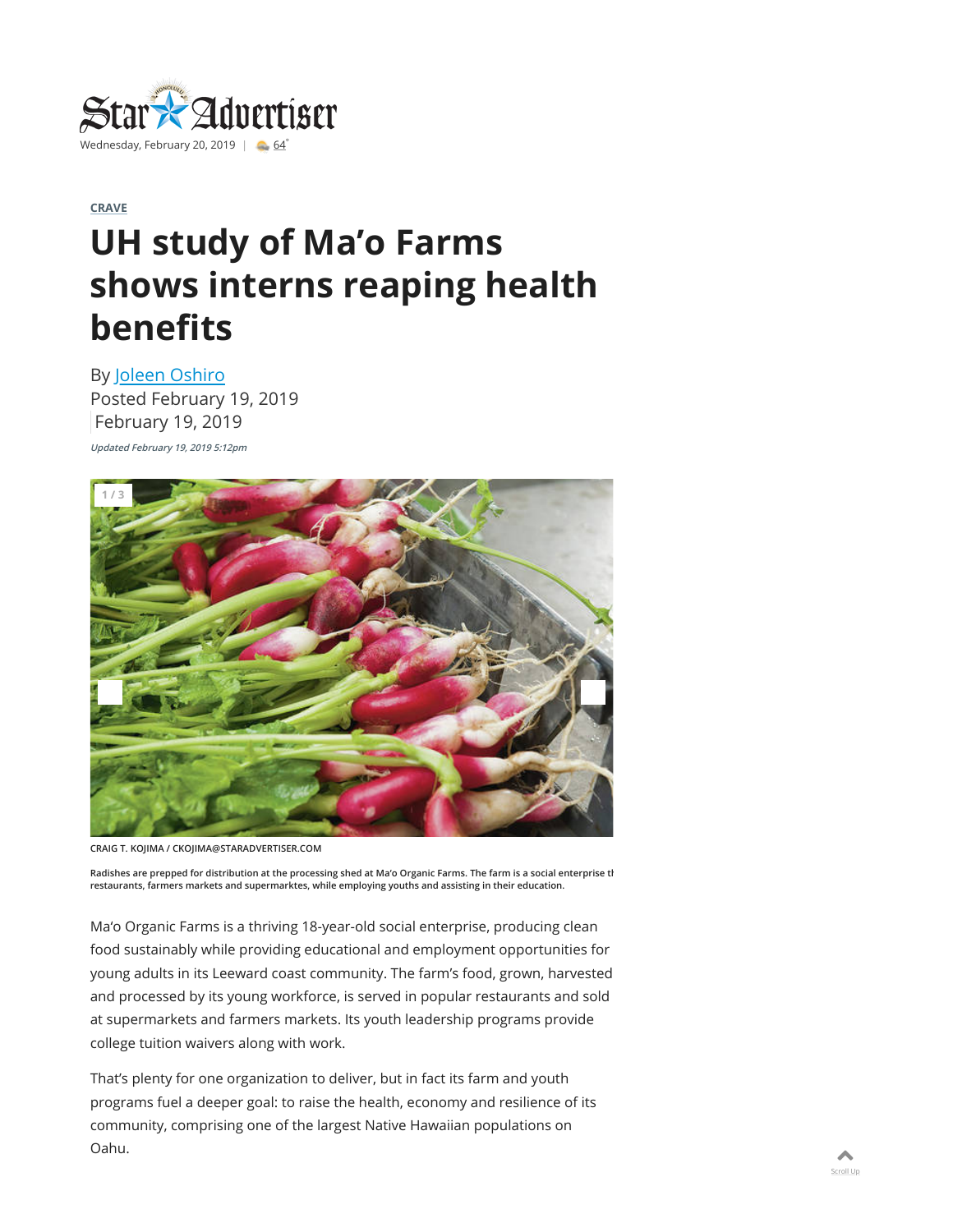An ongoing study of the farm's interns seems to be proving the approach: Two years in, results show that 60 percent have significantly reduced their risk of Type 2 diabetes. Researchers attribute the results to farming aspects, exercise and nutrition.

Alika Maunakea, a biomedical researcher of epigenetics at the John A. Burns School of Medicine, said interns' social networks, such as friends and family, also included in the study, have shown improvement as well.

"It indicates that participants are eating healthier," Maunakea said. "We're still assessing the data, but through last year's interns and their social networks, it shows that in terms of diabetes care, Ma'o directly saved \$120,000 in health care costs."

## **RELATED STORY:**

>> Ma'o Farms interns share goals, recipes

The medical school has teamed up with UH's Economic Research Organization to explore how aina (land)-based practices and consumption of farm produce affect the development of Type 2 diabetes. Participants' body-mass index, blood pressure and blood sugar are monitored, as well as their microbiomes, bacteria that live in the human gut. Microbiomes can range from beneficial to detrimental.

The results, based on changes in participants' microbiome composition, reflect an increase in the type of bacteria associated with a decreased risk of diabetes, due to a diet high in fiber.

"Data shows that aina-based programs that put people back on the land using a Hawaiian cultural perspective — to live in an ecosystem that's healthier for the environment and for the people — demonstrate clear economic and health benefits," Maunakea said.

Maunakea, nephew of Ma'o founder Kukui Maunakea-Forth, is Hawaii's sole researcher of epigenetics, the study of how factors such as environment interact with genes.

"Think of computer software. The hardware is genetics; the software instructs the hardware on what to do. Epigenetics is the mechanism that interprets the influence of environment on how cells will behave," he said.

THE STUDY also indicates success on another level: achieving goals using both traditional practices and contemporary western tools.

"In Waianae historically, there has been a strong renaissance of returning to the land. We're also growing people in returning them to the land," said Kamuela Enos, Ma'o's director of social enterprise. "The next generation of activism can't just be about protesting development. People need jobs, and this is how we develop on our own terms as a native and rural community.

"Money coming into Waianae to aid poverty wasn't moving the needle. We needed community intervention within the community to solve causal factors, so we united arable lands and youth."